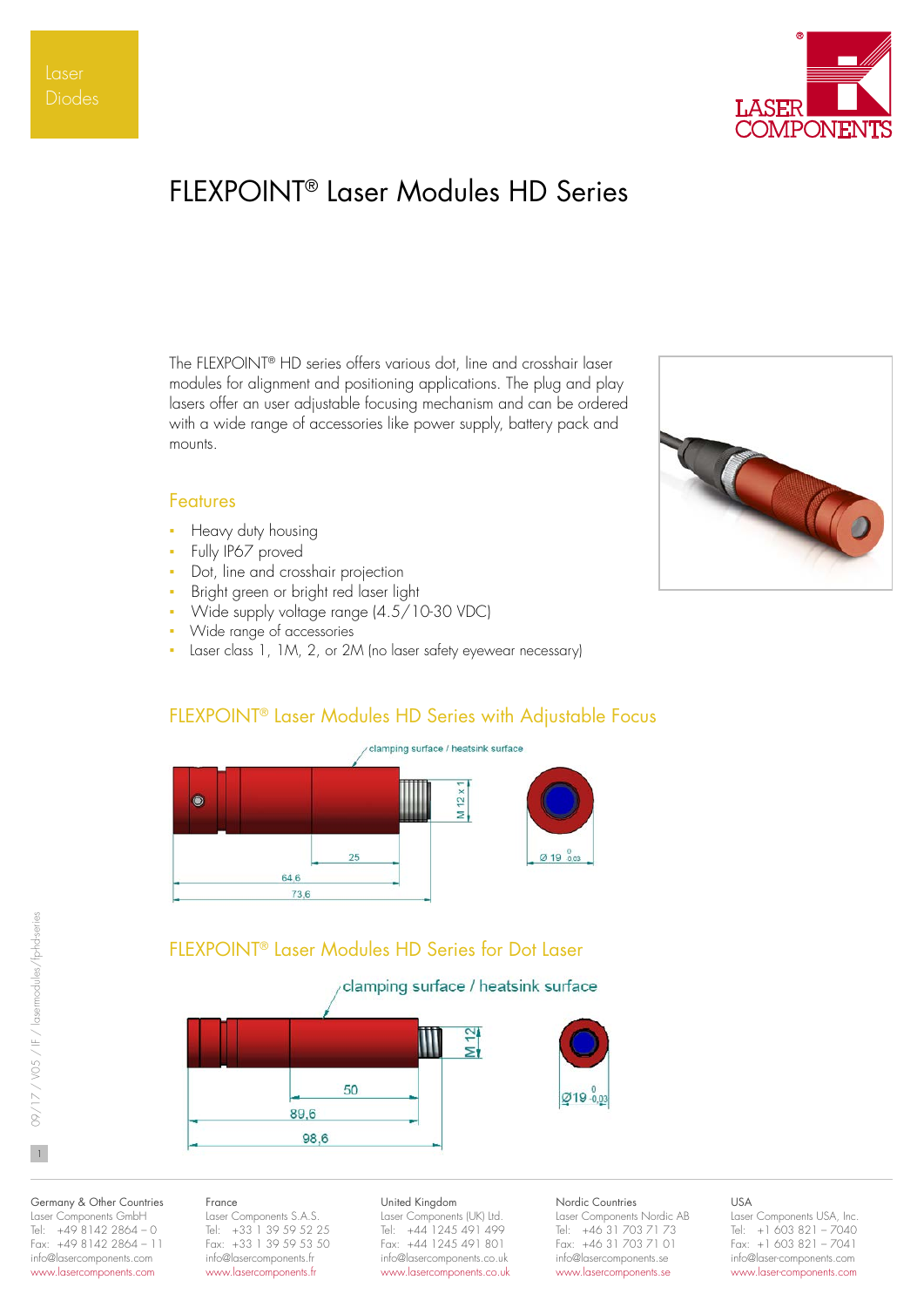

# Specifications

| Laser Patterns                  | Dot laser                                                                                     | Line laser                                                    | Crosshair laser |
|---------------------------------|-----------------------------------------------------------------------------------------------|---------------------------------------------------------------|-----------------|
|                                 |                                                                                               |                                                               |                 |
| Wavelength                      |                                                                                               | 520 nm (bright green) / 635 nm (bright red)                   |                 |
| Output power                    |                                                                                               | <1 mW -30 mW (520 nm) / 40 mW (635 nm)                        |                 |
| Output power stability          | < 5% (after warm up at 25 °C)                                                                 |                                                               |                 |
| Modulation (option)             |                                                                                               | digital, 0 - 10 kHz (active low, higher frequency on request) |                 |
| Power adjustment (option)       | by control wire, $0 - 5$ V (active low)                                                       |                                                               |                 |
| Bore sighting                   | $\leq$ 10 mrad                                                                                |                                                               |                 |
| Pointing stability              | $10 \text{ }$ prad/ $\degree$ C                                                               |                                                               |                 |
| Focus                           | adjustable or fixed                                                                           |                                                               |                 |
| Operating voltage               | 520 nm: 10 - 30 VDC<br>635 nm: 4.5 - 30 VDC<br>(reverse voltage protection)                   |                                                               |                 |
| Current consumption             | < 200 mA (depending on output power)                                                          |                                                               |                 |
| Operating temperature (housing) | $-20$ to $+50$ °C                                                                             |                                                               |                 |
| Storage temperature             | $-20$ to $+60$ °C                                                                             |                                                               |                 |
| Housing material                | Aluminum, red anodized, potential free                                                        |                                                               |                 |
| Housing dimensions              | $\varnothing$ 19 mm, I = 65 mm with adjustable focus,<br>$I = 90$ mm for dot lasers           |                                                               |                 |
| Protection class                | IP 67                                                                                         |                                                               |                 |
| Connector                       | M12 sensor connector<br>$Pin$ $]:$ +<br>Pin 2: Modulation (option)<br>Pin 3: GND<br>Pin 4: NC | Option: 2 m cable instead of M12 connector                    |                 |
| Accessories                     | battery pack                                                                                  | Mount, connecting cable, laser safety eyewear, power supply,  |                 |

Germany & Other Countries Laser Components GmbH Tel: +49 8142 2864 – 0 Fax: +49 8142 2864 – 11

info@lasercomponents.com www.lasercomponents.com

## France

Laser Components S.A.S. Tel: +33 1 39 59 52 25 Fax: +33 1 39 59 53 50 info@lasercomponents.fr www.lasercomponents.fr

#### United Kingdom

Laser Components (UK) Ltd. Tel: +44 1245 491 499 Fax: +44 1245 491 801 info@lasercomponents.co.uk www.lasercomponents.co.uk

## Nordic Countries

Laser Components Nordic AB Tel: +46 31 703 71 73 Fax: +46 31 703 71 01 info@lasercomponents.se www.lasercomponents.se

## USA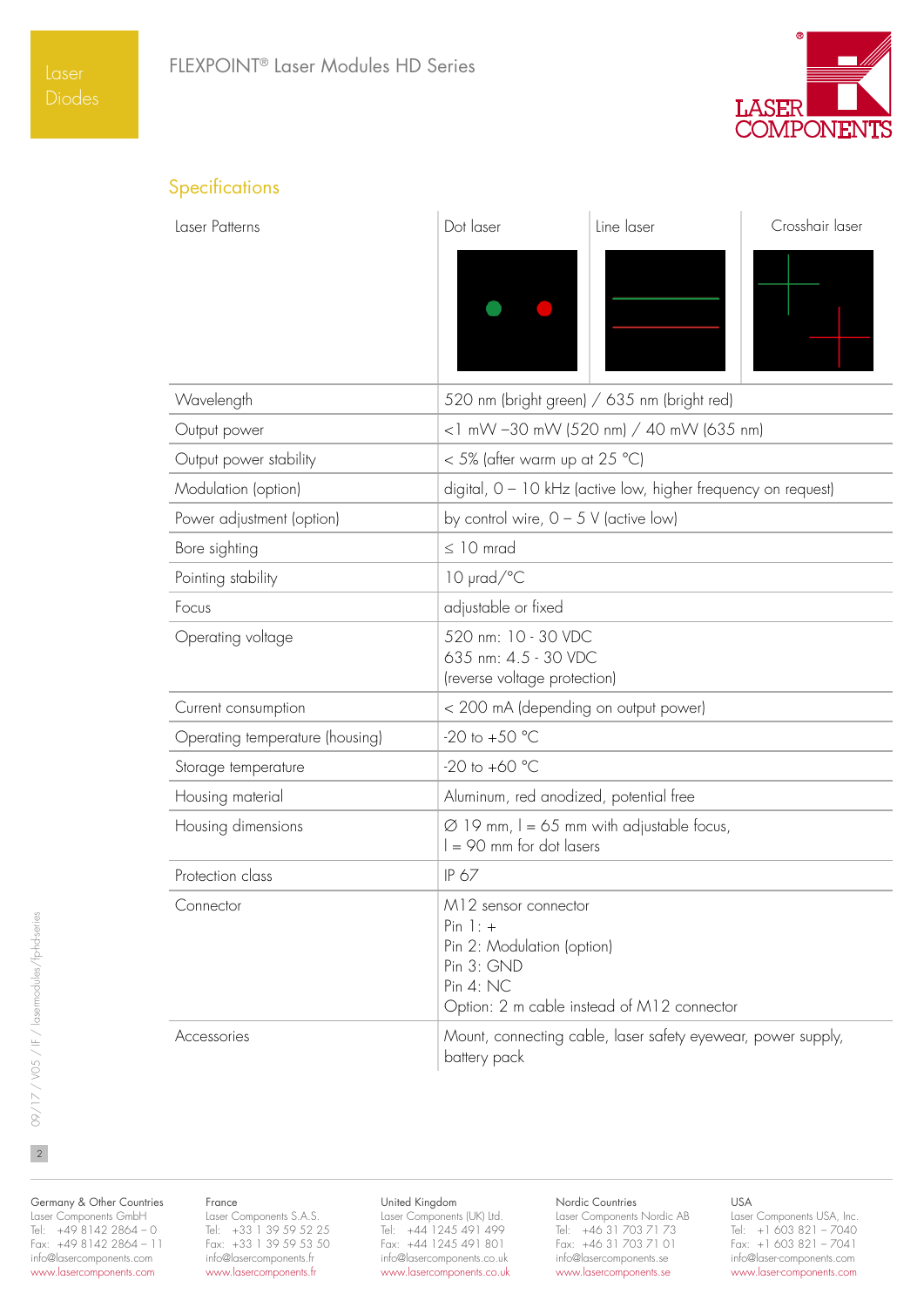

# Ordering Code FLEXPOINT® HD Series Dot Lasers



# Ordering Code FLEXPOINT® HD Series Line Lasers



# Ordering Code FLEXPOINT® HD Series Crosshair Lasers



Germany & Other Countries Laser Components GmbH Tel: +49 8142 2864 – 0 Fax: +49 8142 2864 - 11 info@lasercomponents.com

www.lasercomponents.com

#### France

Laser Components S.A.S. Tel: +33 1 39 59 52 25 Fax: +33 1 39 59 53 50 info@lasercomponents.fr www.lasercomponents.fr

#### United Kingdom

Laser Components (UK) Ltd. Tel: +44 1245 491 499 Fax: +44 1245 491 801 info@lasercomponents.co.uk www.lasercomponents.co.uk

#### Nordic Countries

Laser Components Nordic AB Tel: +46 31 703 71 73 Fax: +46 31 703 71 01 info@lasercomponents.se www.lasercomponents.se

#### USA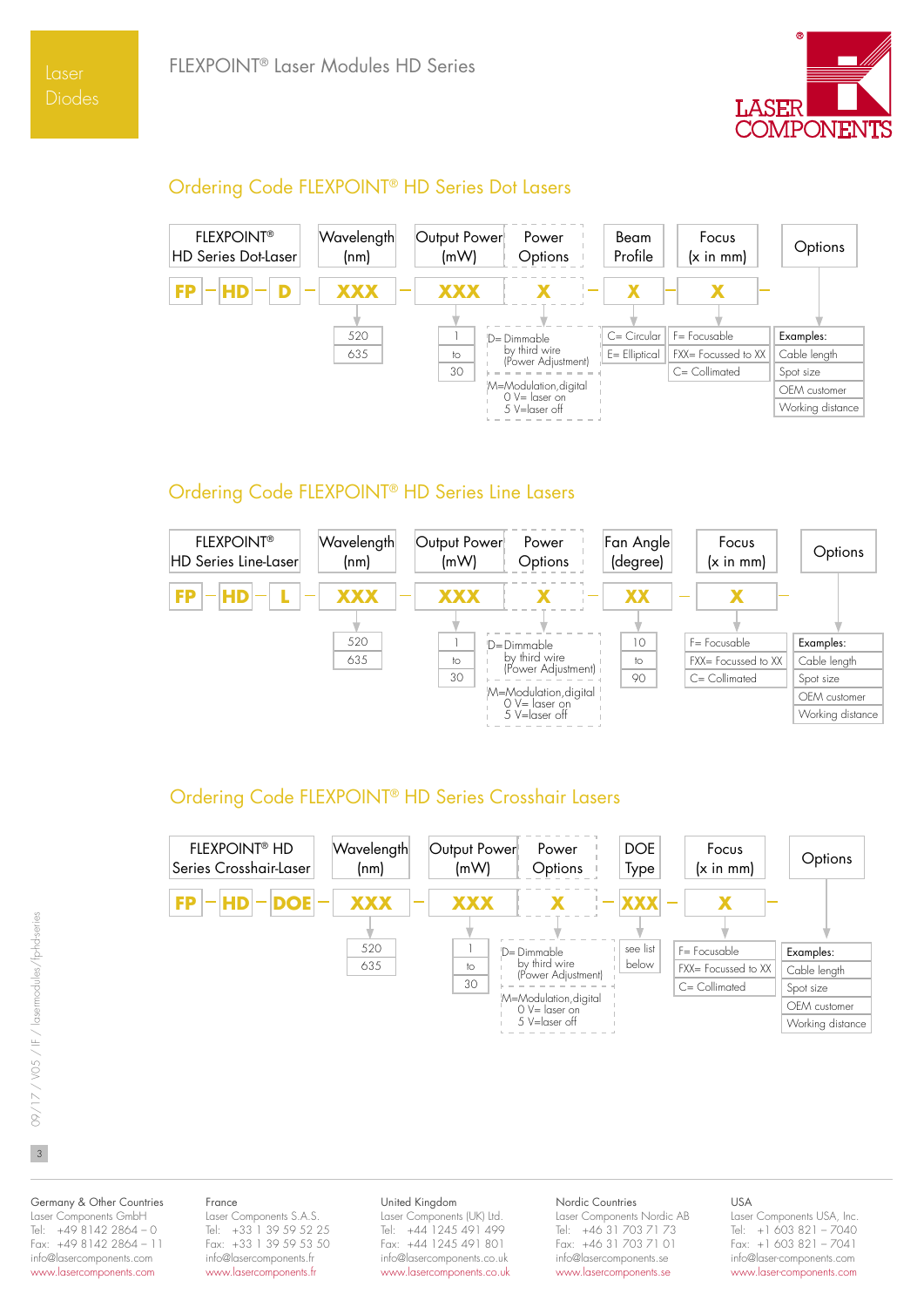

# Crosshair

| a & a |
|-------|
|       |

|                |                      | Pattern Size<br>@ 100 mm Distance | Pattern Angles<br>(@ 635 nm) |                     |
|----------------|----------------------|-----------------------------------|------------------------------|---------------------|
| DOE Item #     | Description          | $\,$ $\,$                         | α                            | Image               |
| DOE-214        | Cross - 2<br>635 nm  | $3.5 \text{ mm}$                  | $2^{\circ}$                  | $\pm$               |
| DOE-205        | Cross - 5<br>635 nm  | 9 mm                              | $5^{\circ}$                  | $\hspace{.011cm} +$ |
| DOE-239        | Cross - 5<br>520 nm  | 10.5 mm                           | $5^{\circ}$                  | $\pm$               |
| DOE-218        | Cross - 15<br>635 nm | 26 mm                             | $15^\circ$                   |                     |
| DOE-289        | Cross - 15<br>520 nm | 26.4 mm                           | $15^{\circ}$                 |                     |
| DOE-247        | Cross - 25<br>635 nm | 44 mm                             | $25^{\circ}$                 |                     |
| DOE-212        | Cross - 25<br>520 nm | 45.1 mm                           | $25^{\circ}$                 |                     |
| DOE-249        | Cross - 45<br>635 nm | 83 mm                             | $45^{\circ}$                 |                     |
| <b>DOE-280</b> | Cross - 60<br>635 nm | 116 mm                            | $60^{\circ}$                 |                     |
| DOE-342        | Cross - 52<br>520 nm | 97.6 mm                           | $52^{\circ}$                 |                     |

Germany & Other Countries Laser Components GmbH Tel: +49 8142 2864 – 0 Fax: +49 8142 2864 – 11 info@lasercomponents.com www.lasercomponents.com

#### France

Laser Components S.A.S. Tel: +33 1 39 59 52 25 Fax: +33 1 39 59 53 50 info@lasercomponents.fr www.lasercomponents.fr

#### United Kingdom

Laser Components (UK) Ltd. Tel: +44 1245 491 499 Fax: +44 1245 491 801 info@lasercomponents.co.uk www.lasercomponents.co.uk

#### Nordic Countries

Laser Components Nordic AB Tel: +46 31 703 71 73 Fax: +46 31 703 71 01 info@lasercomponents.se www.lasercomponents.se

## USA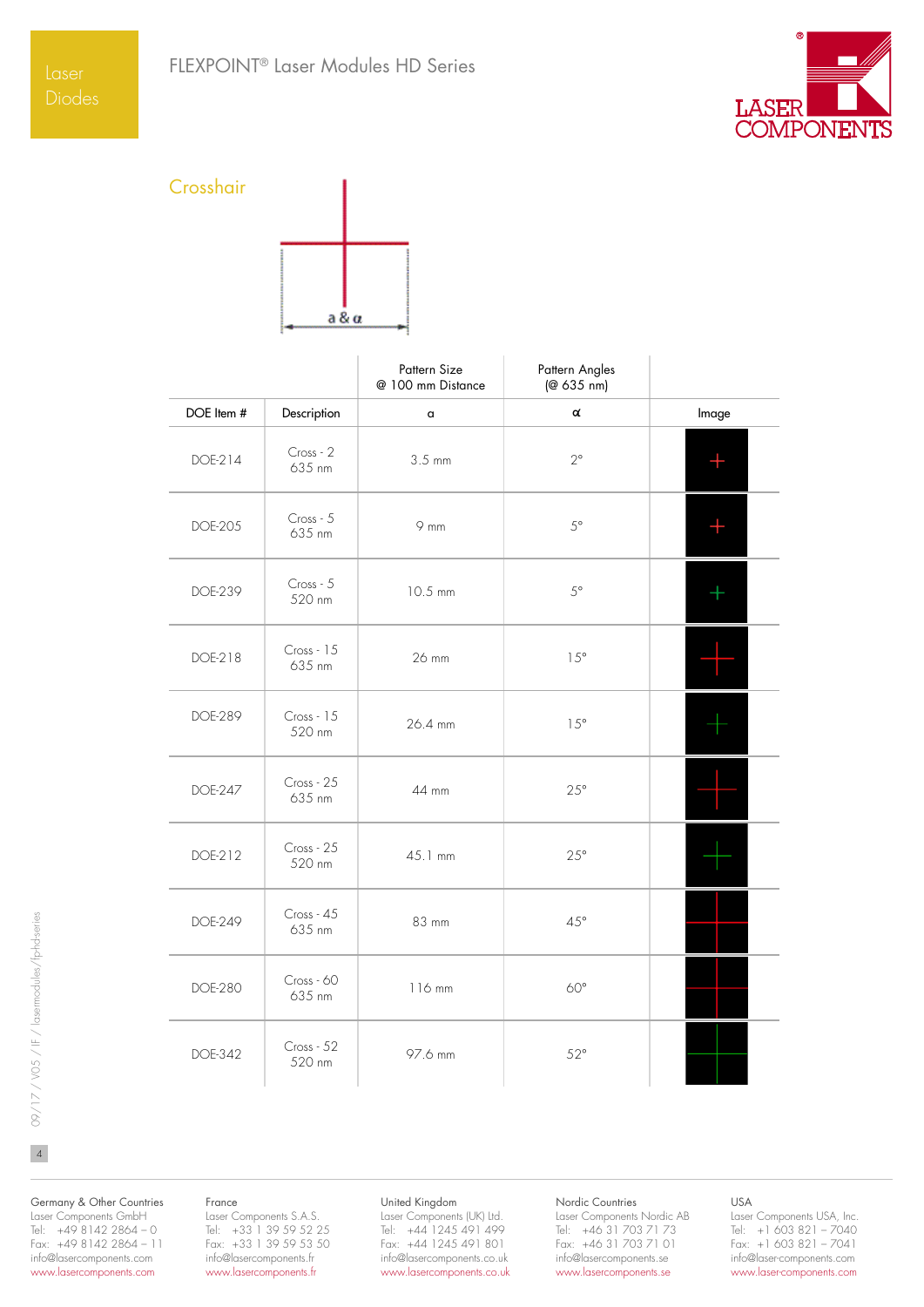

# Accessories

## FP-PS-HD-12 Heavy Duty Power Supply

This Power Supply can be used worldwide with all types of the FLEXPOINT® HD series. It is not to be used with other equipment than specified.

## FP-PS-HD-12 Power Supply

| Content of delivery   | Power supply, 4x plug adapter (Europe, UK,<br>USA, Japan) |
|-----------------------|-----------------------------------------------------------|
| Operating voltage     | $100 - 240$ VAC $/ 50 - 60$ Hz                            |
| Output voltage        | 12 VDC                                                    |
| Output current        | $10 \text{ mA} - 1200 \text{ mA}$                         |
| Cable length          | 1.8 m, AWG 18                                             |
| Connector             | M12 female (Pin $1: + /$ Pin 3: GND)                      |
| Operating temperature | 0 °C to + 40 °C                                           |



# LT-PLM-AP-10: Battery pack for mobile applications

This battery pack power supply can be used in mobile applications with all types of the FLEXPOINT® HD series. It is not to be used with other equipment than specified. The battery pack and the Charger are designed for indoor use only.

# LT-PLM-AP-10 battery pack

| Content of delivery   | battery pack, charger, M12 cable                          |
|-----------------------|-----------------------------------------------------------|
| Input voltage         | $100 - 240$ VAC $/ 50 - 60$ Hz                            |
| Output voltage        | 10 VDC                                                    |
| Capacity              | 800 mAh                                                   |
| Battery technology    | <b>NiMH</b>                                               |
| Operating temperature | $-20$ °C to + 60 °C                                       |
| Connector             | $M12$ (Pin 1: + / Pin 3: GND)                             |
| Cable length          | 1.5 m                                                     |
| Dimensions            | $80 \text{ mm} \times 75 \text{ mm} \times 30 \text{ mm}$ |

## M12 Connecting Cables

Available lengths: 2 m/5 m/10 m

Germany & Other Countries Laser Components GmbH Tel: +49 8142 2864 – 0 Fax: +49 8142 2864 – 11 info@lasercomponents.com www.lasercomponents.com

# France Laser Components S.A.S.

Tel: +33 1 39 59 52 25 Fax: +33 1 39 59 53 50 info@lasercomponents.fr www.lasercomponents.fr

#### United Kingdom

Laser Components (UK) Ltd. Tel: +44 1245 491 499 Fax: +44 1245 491 801 info@lasercomponents.co.uk www.lasercomponents.co.uk

# Nordic Countries

Laser Components Nordic AB Tel: +46 31 703 71 73 Fax: +46 31 703 71 01 info@lasercomponents.se www.lasercomponents.se

## USA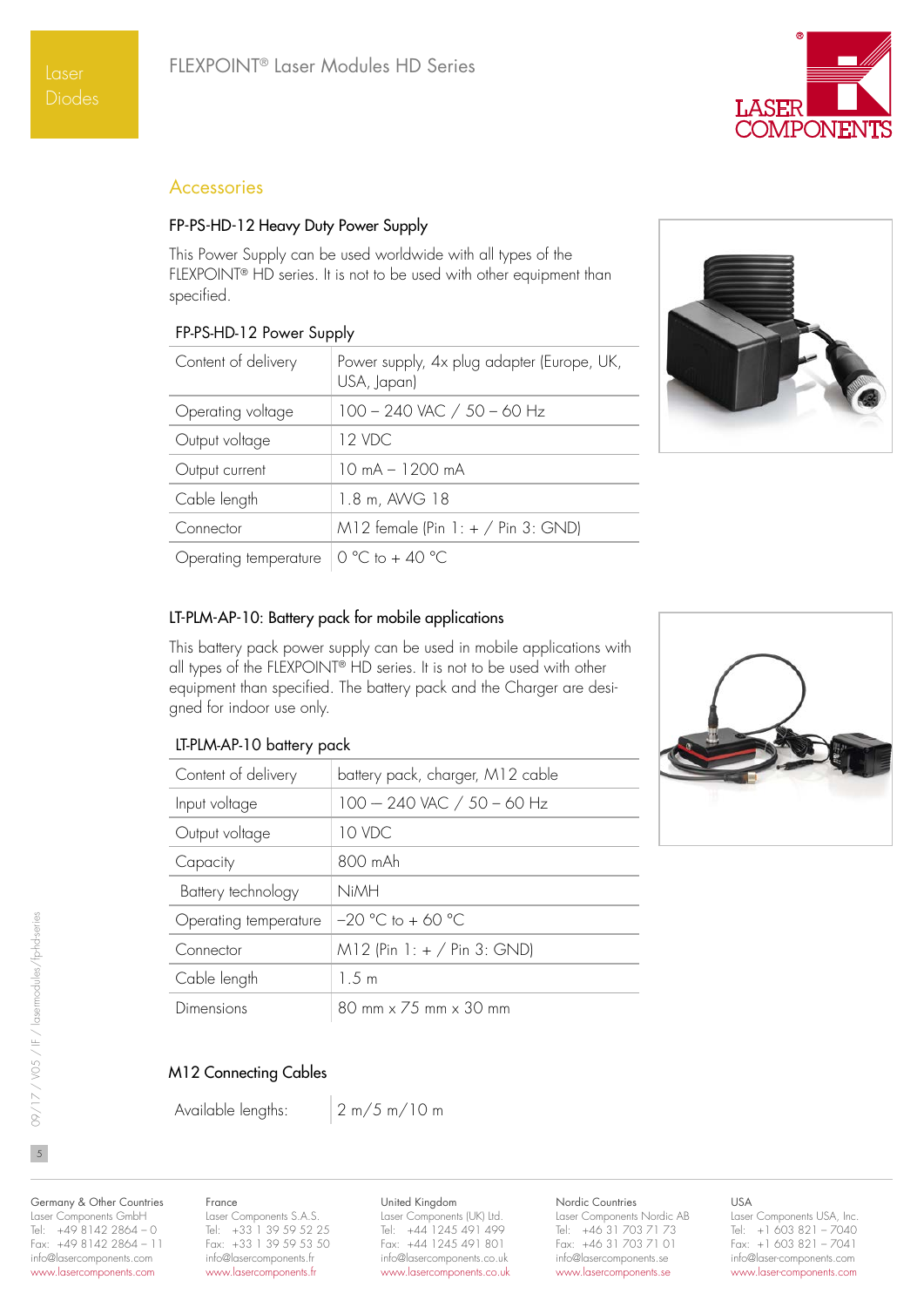

# Standard Mount FP-MS-19







Mount with globe joint FP-MG-19





Germany & Other Countries

Laser Components GmbH Tel: +49 8142 2864 – 0 Fax: +49 8142 2864 – 11 info@lasercomponents.com www.lasercomponents.com

## France

Laser Components S.A.S. Tel: +33 1 39 59 52 25 Fax: +33 1 39 59 53 50 info@lasercomponents.fr www.lasercomponents.fr

#### United Kingdom

Laser Components (UK) Ltd. Tel: +44 1245 491 499 Fax: +44 1245 491 801 info@lasercomponents.co.uk www.lasercomponents.co.uk

#### Nordic Countries

Laser Components Nordic AB Tel: +46 31 703 71 73 Fax: +46 31 703 71 01 info@lasercomponents.se www.lasercomponents.se

#### USA